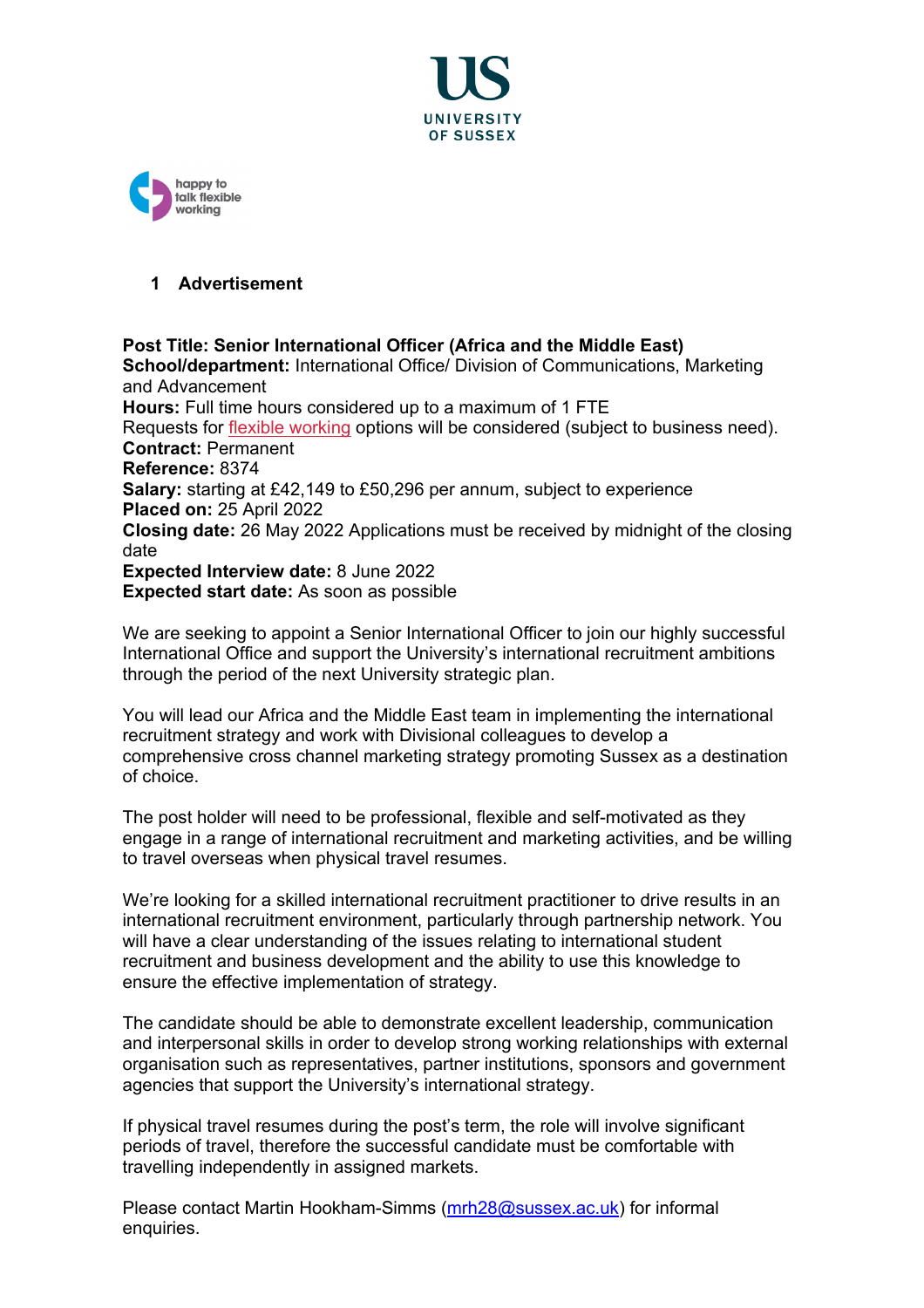

# *The University of Sussex values the diversity of its staff and students and we welcome applicants from all backgrounds.*

# **2. The School / Division**

The Division of Communications, Marketing and Advancement plays a leading role in promoting the work of the University to external audiences as well as working closely with the University Schools to provide professional advice and guidance in the area of marketing and student recruitment.

The division manages all matters relating to communications and public affairs, marketing, advancement and philanthropic giving, campaigns, student recruitment for the University and global positioning.

# **The International Office**

The international office team are responsible for identifying opportunities, developing and implementing the University's strategy for international cooperation and student recruitment.

Our 2025 strategy sets ambitious goals for the international team and for the enhanced recruitment of a diverse group of overseas students to our campus. With that in mind, we are working to maintain recent growth; together with colleagues from academic schools and departments. The strategy also sets out important new aims for the further internationalisation of the University of Sussex, led by the International Office team.

# **3. Job Description**

Job Description for the post of: **Senior International Officer (Africa and Middle East)**

| Department:             | <b>International Office</b>                                                              |
|-------------------------|------------------------------------------------------------------------------------------|
| Section/Unit/School:    | Division of Communications, Marketing and<br><b>Advancement</b>                          |
| Location:               | <b>Bramber House, University of Sussex</b>                                               |
| Grade:                  | 8                                                                                        |
| <b>Responsible to:</b>  | <b>Head of International Officer</b>                                                     |
| <b>Responsible for:</b> | One International Officer based in UK and one<br>further regional post based in Nigeria. |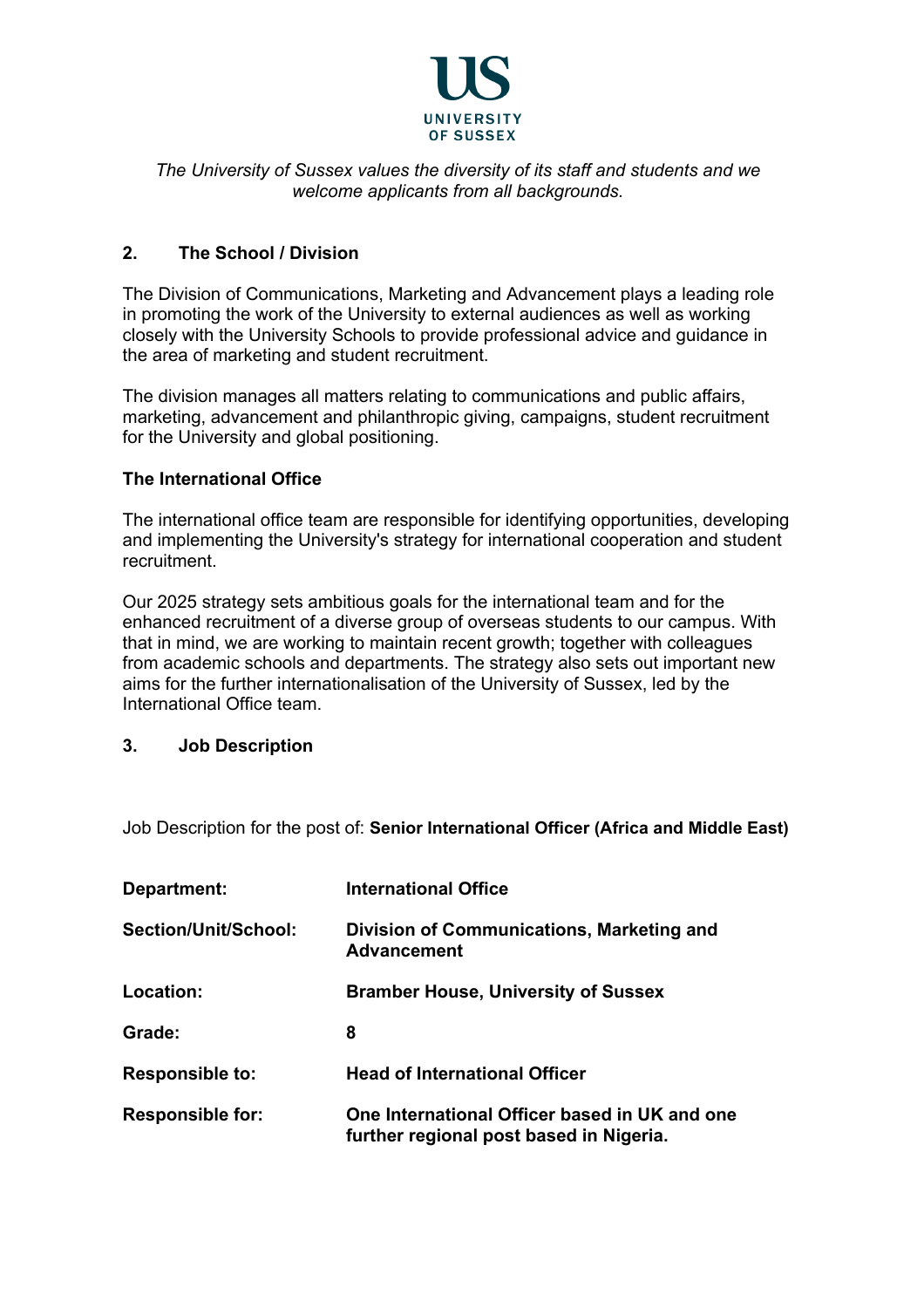

### **Purpose of the post:**

- 1. To develop and implement the University's international marketing and recruitment strategy in Africa and the Middle East, and deliver the related recruitment activities.
- 2. To support the strategic work of the Head of International Office and the Director of Student Recruitment, Admissions and International Development within the Division of Communication, Marketing and Advancement.
- 3. To manage the workload and set direction for the direct reports, located in the UK and Overseas.
- 4. To provide proactive support to academic schools in developing and maintaining their international student recruitment strategies.
- 5. To lead the development of recruitment orientated and strategic international partnerships that enhance international recruitment.
- 6. To lead on the development of international scholarships and support relationship development with key external scholarship providers.

**Key Working relationships:** International Office staff, teams within the Division of Communication, Marketing and Advancement, Pro Vice Chancellors, Heads of School, Professional Services staff including the Academic and Quality Enhancement Office; Global Engagement, UK Student Recruitment, Admissions, Marketing and Digital teams

### **Main Duties**

#### **To develop and implement the University's international marketing and recruitment strategy in Africa and the Middle East, and deliver related recruitment activities.**

1. Provide leadership, direction and oversight of international activities in Africa and the Middle East and monitor performance.

2. Manage the workload, provide leadership and monitor the performance of International Office colleagues.

3. In consultation with senior management and professional services department, set recruitment priorities and deliver appropriate international development for the University in Africa and the Middle East.

4. Produce three year Marketing and Recruitment strategies for the designated region, annual Situational Analysis of priority countries within Africa and the Middle East, and yearly Operational Plans, monitoring against predicted spend and providing regular updates to the Head and Deputy Head of International Office notifying of any difficulties with maintaining agreed activity levels within budget.

5. Develop and maintain contacts with institutions and key individuals overseas, in the UK (e.g. British Council, agents, Embassies, professional bodies and trade associations, and leading, advising and contributing to UK or international activities with a view to strengthening the University's general profile, student recruitment, partnerships, exchanges and research collaboration.

6. Responsibility for ensuring University wide engagement by developing strong supportive working relationships to deliver the strategic aims in designated region.

7. Support the Head and Deputy Head of International Office in working with communications and marketing teams (e.g., Publications Team, Digital Team and teams in academic units) on the publicity of the University's programmes and initiatives.

8. Support the staff in the Global Engagement team to develop study abroad and other short-term programmes for fee-paying visiting students in relevant countries.

9. Engage with appropriate UK based international student recruitment activity for students originally domiciled in defined region.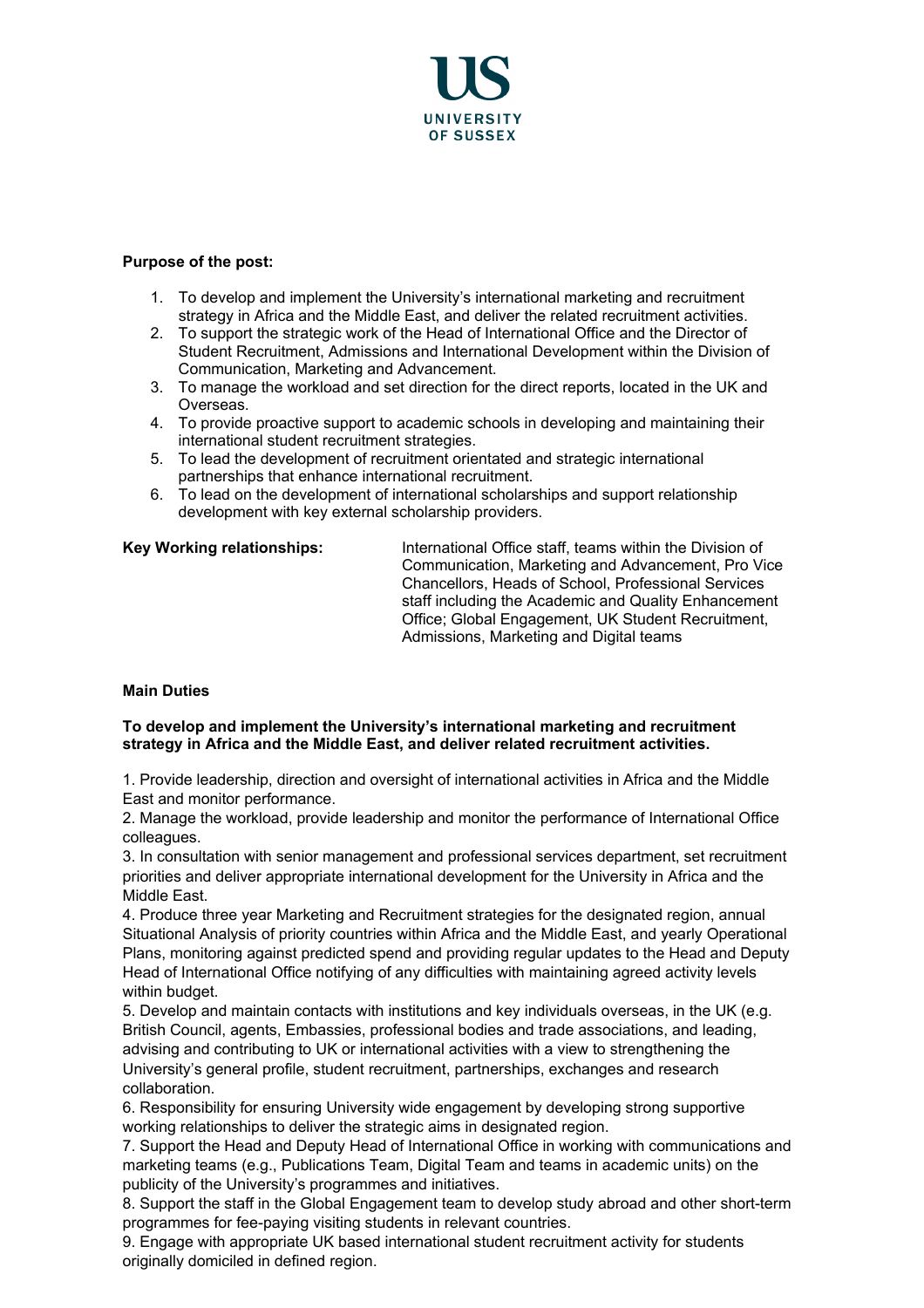

## **To provide leadership**

10. Lead on the operational management of recruitment activities for Africa and the Middle East ensuring that recruitment targets are met and strategic decisions are taken.

11. Ensuring continued self-development and improvement of staff capabilities through constructive coaching and engagement into staff training programmes.

12. Foster and maintain a collaborative, positive and supportive team culture.

## **To support the strategic work**

13. Regularly monitor and review strategy with the Head and Deputy Head of International Office and academic units – taking into account not only internal trends but also international / national sector and government policy developments that may impact on future recruitment efforts – making recommendations as appropriate.

14. Identify opportunities for new course development to aid international recruitment, including in particular, developing new collaboration with other partners in the UK or overseas.

15. Take the lead in implementing, reviewing on an annual basis and revising from time to time the University International recruitment strategy and annual operating plan in support of the University Schools' objectives and in line with the wider University strategic plan. This should be undertaken within the context of wider University strategies and policies.

16. The post holder will coordinate continuous market scanning to identify possible new markets and opportunities and working with other Senior International Officers and Market Research Officers to ensure market research underpins the development of new programmes and streams of activity.

17. Work with colleagues within International Office to provide statistical analysis for the Schools to inform portfolio development.

### **To provide proactive support to academic Schools in developing and maintaining their international student recruitment strategies.**

18. Promote and provide leadership to foster academic engagement and cross-departmental working, particularly through the articulation and progression arrangements.

19. Work with Heads of School, Directors of Taught Programmes and School Marketing Managers to support their international student recruitment objectives and to assist in the development and implementation of their international recruitment strategies.

20. The post-holder may from time to time attend School Boards and meet with the Heads of School on a regular basis.

21. Advise and assist with coordination of visits by Sussex academic staff to target regions. 22. Work closely with the Development & Alumni Relations Office to implement the International Alumni strategy and support the development of their income-generating initiatives; co-ordinate & support regular overseas alumni events and feedback on meetings with alumni to the relevant Alumni Relations officer and Director of Development and Alumni Relations

#### **To lead development of activities related to international student application to enrolment conversion and support the International Office's key strategic themes in the areas of; Scholarships, Marketing and Communication, Digital & Social Media, Customer Relationship Management, and Partnership Development.**

23. In consultation with the Head and Deputy Head of International Office, develop, review and deliver a range of conversion activities that aim to attract highly qualified students to accept their offer from the University of Sussex. e.g. phone campaign to offer holders

24. Provide project management to support the development of online activities to encourage application to acceptance, coordinating with other key stakeholders in Student Recruitment, Admissions and across the University.

25. Contribute to the development of the University's current range of international student promotional materials ensuring they are appropriate for target audiences.

26. Contribute to the development of activity related to social media, websites and online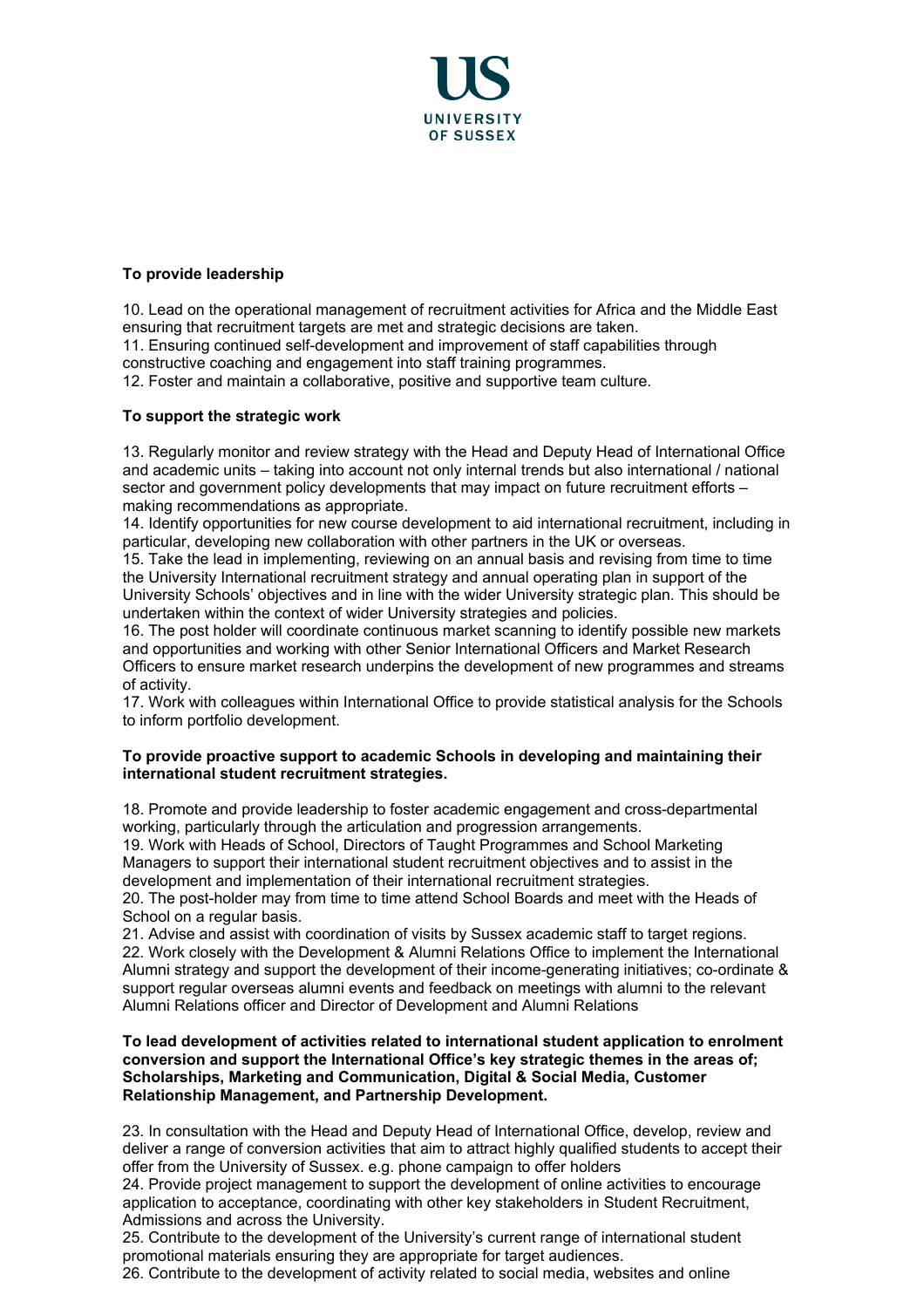

marketing to enhance international student recruitment.

27. Support the Head and Deputy Head of the International Office to ensure that processes and services provided to key stakeholders are customer orientated and improve experience. 28. Support the Head and Deputy Head of International Office to ensure that academic, industrial and institutional partnerships are nurtured in line with the University's key strategic aims.

#### **To assist with the development of recruitment orientated and strategic international partnerships that enhances international recruitment.**

29. Work closely with key partner institutions to ensure that targets are met and that intake is monitored, and ensure that the working relationship is maintained through regular contact with relevant stakeholders on campus.

30. In consultation with the Head and Deputy Head of International Office work to maintain partnership agreements in relevant regions to feed international recruitment.

31. Ensure full market appraisal and a detailed assessment of potential partners is conducted in support of any new business proposition.

32. Work closely with potential partners to understand and develop the business proposition and to produce written proposals and a business plan (for external audience and for internal approval purposes).

33. Assess the business opportunities at various stages and decide the priority and effort it will receive alongside other opportunities – act on a timely basis.

34. Effectively communicate with relevant areas of Professional Services and academic schools to secure commitment and support for new initiatives at an early stage.

35. Apply rigorous project management methods to the development and management of all credible leads and projects and analyse the costs and benefits of new initiatives as they develop. 36. Report progress and ensure decisions are made at appropriate points in time.

### **Other duties**

37. Undertake visits overseas sometimes of significant length of between one to three weeks in duration.

38. To be prepared to undertake overseas visits which amount to the role holder being overseas for up to twelve weeks each year.

39. Keep abreast of national developments and of the expectations and requirements of government and other relevant organisations as they affect the recruitment and retention of international students.

40. Provide management information related to the above.

41. Represent the University to outside bodies as appropriate, initiate and maintain good strategic relationships with outside organisations and initiate appropriate collaborative projects with these partners.

42. Occasionally act as a team lead at Student Recruitment Services and Sussex Abroad at other large- scale on-campus recruitment events, including undergraduate open days, induction week events, Airport welcomes, cultural events for the relevant region.

43. Work with the staff in Sussex Abroad, Sussex Centre for Language Studies and Summer School to develop and promote study abroad, short-term programmes and exchanges.

*This Job Description sets out current duties of the post that may vary from time to time without changing the general character of the post or the level of responsibility entailed. The post holder will normally be based at the University of Sussex campus in the UK.*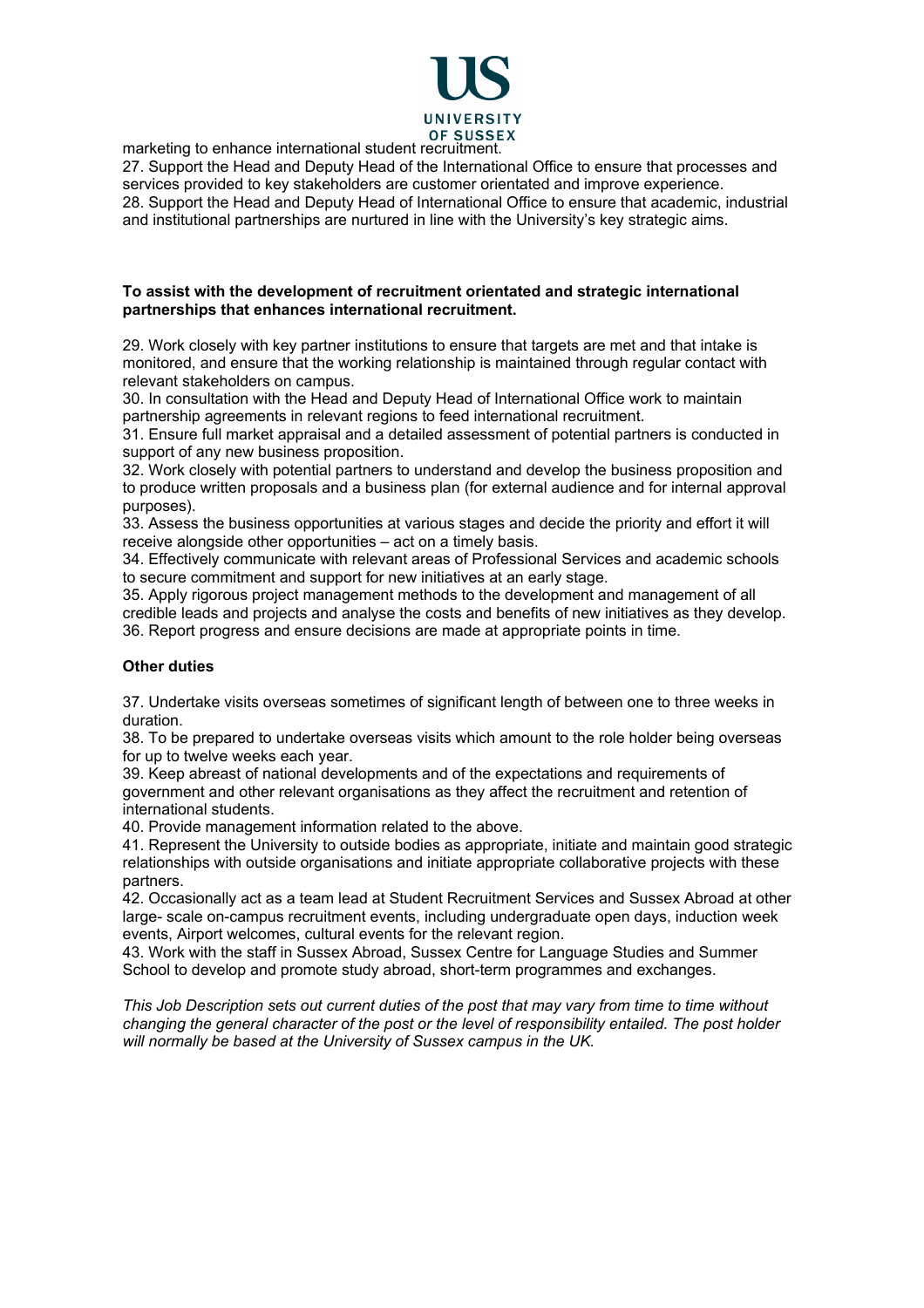

# **4. Person Specification: Senior International Officer (Africa and the Middle East)**

| <b>SKILLS / ABILITIES</b>                                                                                                                                                                                                                              | <b>Essential</b> | Desirable |
|--------------------------------------------------------------------------------------------------------------------------------------------------------------------------------------------------------------------------------------------------------|------------------|-----------|
| Tact, diplomacy and superlative interpersonal skills to negotiate internal<br>structures and relationships, and to successfully communicate the<br>University's key marketing messages within a range of international<br>student recruitment markets. | X                |           |
| Well-developed administrative and organisational skills are essential,<br>including skills in project planning, management and evaluation, financial<br>and budget management.                                                                         | X                |           |
| Clear evidence of the ability to work well in a team and with marketing<br>professionals a track record in working in a successful international<br>recruitment team                                                                                   | X                |           |
| Experience of analysing complex data in order to produce statistical and<br>strategic reports.                                                                                                                                                         | X                |           |
| A proven track record of managing successful recruitment from key<br>international recruitment markets.                                                                                                                                                | X                |           |
| Ability to interpret data sets, identify key and emergent trends within an<br>International Higher Education environment and effectively communicate<br>complex data to senior management.                                                             | X                |           |
| Achievement of sales, recruitment or similar targets.                                                                                                                                                                                                  | X                |           |
| The ability to work under pressure in a dynamic environment.                                                                                                                                                                                           | X                |           |

| <b>KNOWLEDGE</b>                                                                                                                                                   | Essential | Desirable |
|--------------------------------------------------------------------------------------------------------------------------------------------------------------------|-----------|-----------|
| A comprehensive understanding of international education and a<br>thorough knowledge of a range of different international markets and<br>their education systems. | X         |           |
| Current knowledge of the UK university sector and the challenges it<br>faces in international marketing and recruitment.                                           | X         |           |
| An excellent understanding of how marketing can best be applied in<br>an international student recruitment context.                                                | X         |           |
| Knowledge of pre-entry International programmes such as foundation,<br>diploma and Pre-Masters programmes.                                                         | X         |           |
| Knowledge of current UKVI Student visa and Tier 2 PSW policies.                                                                                                    | X         |           |
| Computer literate in common IT packages.                                                                                                                           | X         |           |
| Ability to converse in languages from the region.                                                                                                                  |           | X         |
| A knowledge of Project Management techniques, and experience of<br>planning, managing and delivering marketing related projects on time.                           | X         |           |
| Knowledge of promoting International Summer School programmes,<br>exchange opportunities and joint programmes overseas.                                            |           | X         |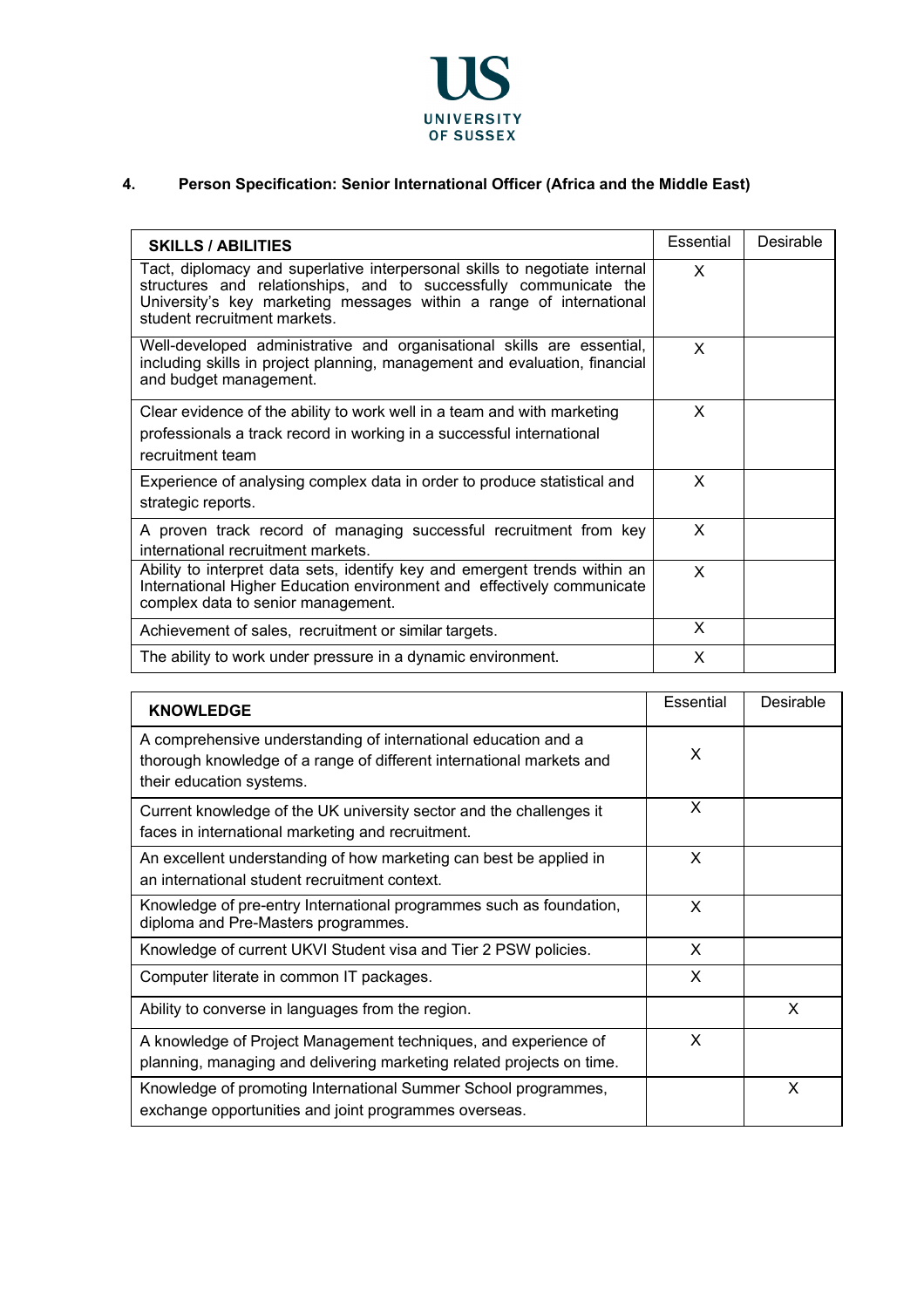

| UNIVERSITY<br><b>EXPERIENCE</b><br><u>NE SIISSEX</u>                                                                                                                    | Essential    | Desirable |
|-------------------------------------------------------------------------------------------------------------------------------------------------------------------------|--------------|-----------|
| An experienced international recruitment practitioner, with substantial<br>experience in international recruitment in Africa and the Middle East.                       |              | X         |
| Recent experience of international travel for international student<br>recruitment purposes.                                                                            | X            |           |
| Direct experience of conducting recruitment activities within Africa and<br>the Middle East.                                                                            | X            |           |
| Experience of developing, liaising with and managing a successful group<br>of recruitment agents within a single territory.                                             | X            |           |
| Experience of developing, liaising with and managing successful<br>overseas partnerships.                                                                               | X            |           |
| Experience of managing international officers or student recruitment<br>staff based overseas.                                                                           | X            |           |
| Recent experience of recruiting international students to the HE<br>sector from multiple countries.                                                                     | X            |           |
| Experience of developing international marketing and recruitment<br>plans and programmes activity in order to meet recruitment targets.                                 | X            |           |
| Experience of working with a private partner such as Study Group.                                                                                                       |              | X         |
| Experience of setting and monitoring financial, recruitment or<br>similar targets.                                                                                      | X            |           |
| Experience of producing marketing material on and off line and publicity<br>for recruitment purposes.                                                                   | $\mathsf{x}$ |           |
| Experience of budget management at an appropriate level.                                                                                                                | X            |           |
| Evidence of using initiative and creativity to devise solutions to<br>complex problems.                                                                                 | X            |           |
| Experience of dealing with admissions systems and handling country<br>specific admissions queries as well as experience of customer<br>relationship management systems. |              | X         |

| <b>QUALIFICATIONS</b>                                                                                      | Essential | Desirable |
|------------------------------------------------------------------------------------------------------------|-----------|-----------|
| A first degree or equivalent qualification.                                                                |           |           |
| May also hold a higher degree or professional qualifications, for<br>example an MBA or CIM qualifications. |           |           |
| A Project Management qualification such as PRINCE II or equivalent<br>would be advantageous.               |           |           |

| PERSONAL ATTRIBUTES AND CIRCUMSTANCES                                                                                                                                                         |   | Desirable |
|-----------------------------------------------------------------------------------------------------------------------------------------------------------------------------------------------|---|-----------|
| An ability to be the external face of the institution overseas and to<br>represent the University to a range of audiences.                                                                    | X |           |
| Credibility, drive, determination and intellectual curiosity.                                                                                                                                 | X |           |
| Creative problem solver with enthusiasm for developing new<br>initiatives and working in a team environment.                                                                                  | X |           |
| An ability to work well with a range of different people from Year 10<br>- 12 school students to Ambassadors, politicians, senior alumni and<br>academic and professional services colleagues | X |           |
| Prepared to travel overseas up to 12 weeks per annum with work in the<br>evenings (hosting overseas visitors) and occasional weekend work<br>(when overseas).                                 | X |           |